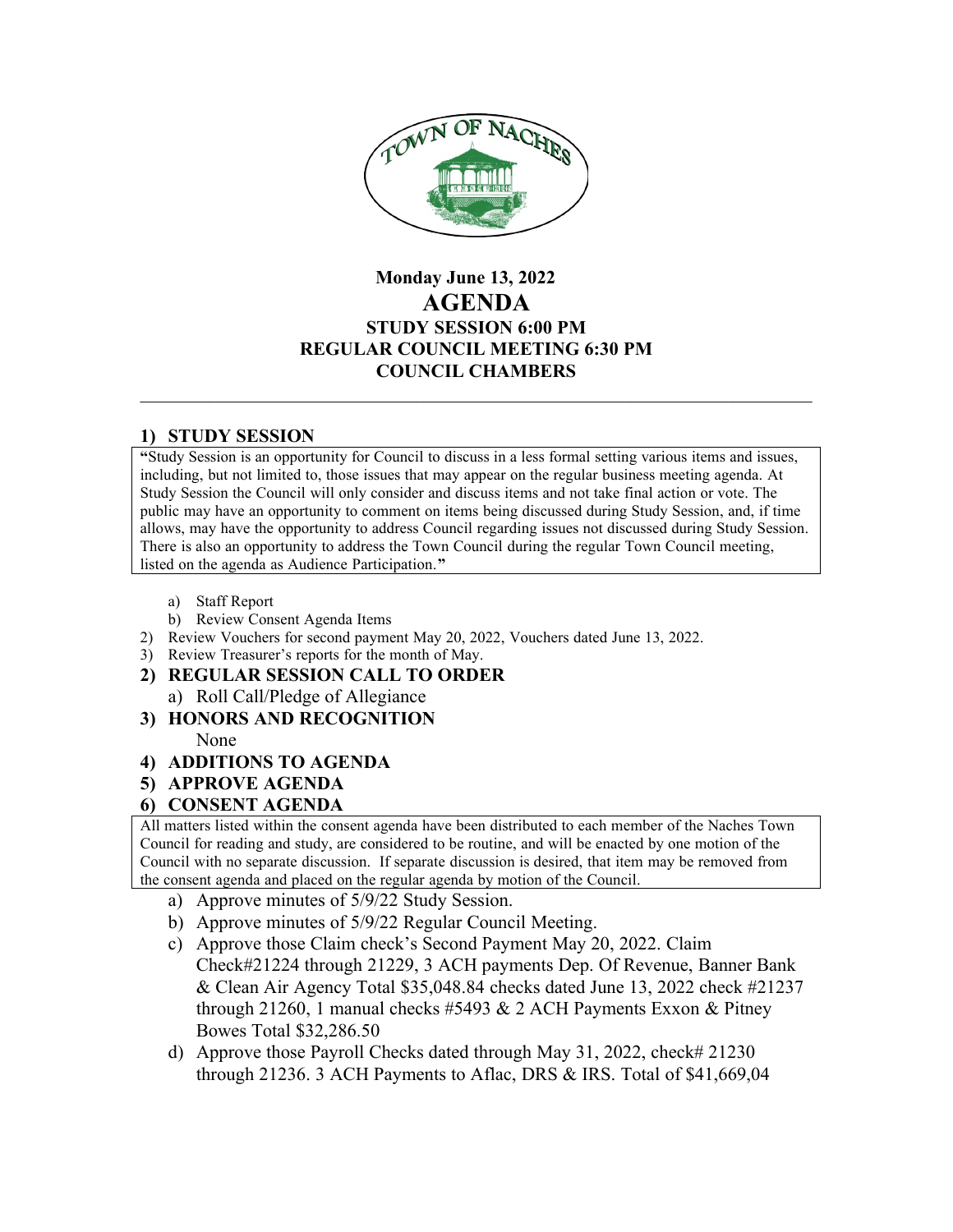### a) **REPORTS/ANNOUNCEMENTS**

- b) Planning Commission Report- None
- c) Sheriff's Report- Included
- d) YVCOG Report- Mayor Williams
- e) Naches Depot Advisory Committee- None
- f) Lions Club None

### **8) PUBLIC HEARING(S)**

a) A Public Hearing to receive comments on the Six-Year Transportation Improvement Program (TIP) 2023 through 2028.

# **9) PRESENTATIONS\APPROVED ADDITIONS TO AGENDA**

None

### 10) **UNFINISHED BUSINESS**

- a) Wastewater Treatment Plant Improvements Phase I.
- b) Regional Mobility Grant (DOT). Cleman's View Park- Park & Ride:
- c) Urban Growth Boundary Request with Yakima County
- d) Capital Budget Request/ Cleman's View Park-Event Center
- e) USDA Rural Development Grant/Loan WWTP Phase II.
- f) Yakima County Fire District No. 3 agreement negotiations
- g) Art Deco Building and Christmas Lights.
- h) Capital Budget: Hydraulic stage for the Naches Event Center

## 11) **NEW BUSINESS**

- a) Cleman's View Park: Park & Ride project change order No. 1 additional work being done by American Rock Products, the additional work will add two working days to the original contract and contract amount will increase \$13,148.80 for the charging stations.
- b) USDA Rural Development Interim Financing Lender Letter- Town of Naches, Washington Ordinance No. 773.
- c) Six-Year Transportation Improvement Program from 2023 through 2028.
- d) Depot Area Park- Policy and Fee draft

## 12) **RESOLUTIONS AND ORDINANCES**

- a) Proposed Resolution No. 2022-3: A resolution of the Town of Naches, Washington, authorizing the Mayor to sign change order No. 1 to the Cleman's View Park: Park & Ride Project.
- b) Proposed Resolution No. 2022-4: A resolution of the Town of Naches, Washington, adopting the Town of Naches' Six-Year Transportation Improvement Program 2023 through 2028.
- c) Proposed Ordinance 773: An ordinance of the Town of Naches, Washington, relating to the sewer system of the Town; specifying, adopting and ordering the carrying out of the system or plan of additions to and betterments and extensions of the Town's sewer system; declaring the estimated cost thereof as nearly as may be; authorizing the issuance of a sewer revenue bond anticipation note (nonrevolving line of credit) in the maximum principal amount of \$2,361,000, pending the issuance of a sewer revenue bond authorized herein; creating and adopting certain funds and accounts; specifying the terms and covenants of such note; providing for deliver thereof to Banner Bank; and providing for related matters.

# **13) AUDIENCE PARTICIPATION**

Limit of approximately 3 minutes per person from the public with a limit of 20 minutes total. All New Business will be taken under advisement and any further action will be handled at the next meeting.

14) **EXECUTIVE SESSION** None